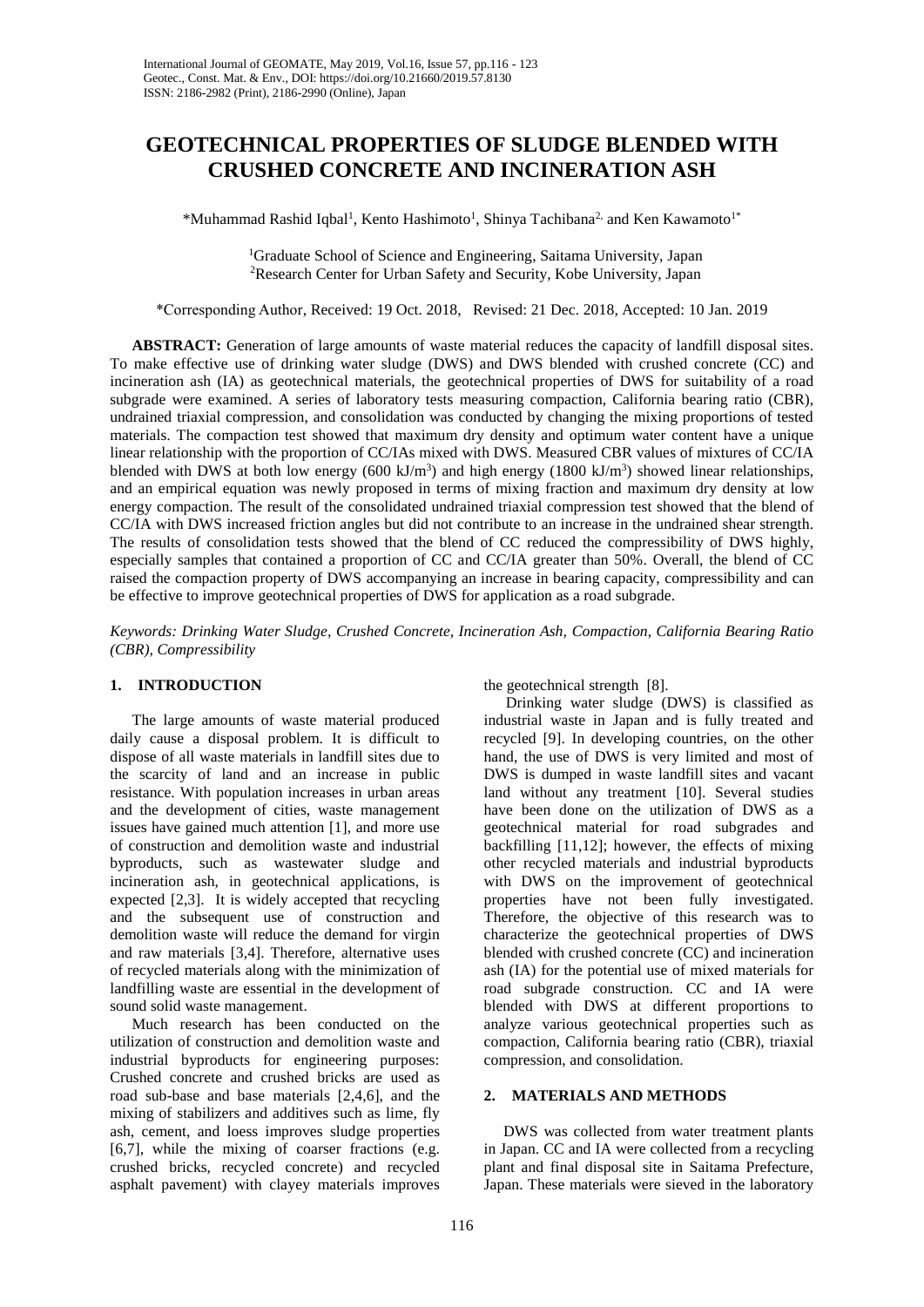before use, and the particle size distributions were adjusted to less than 2 mm for DWS and IA and 2– 9.5 mm for CC (Fig. 1).



Fig. 1 Particle size distributions of tested materials.

## **2.1 Physical Properties**

 Index properties of tested materials were based on the American Standards for Testing of Materials (ASTM) and Japan Industrial Standards (JIS). Table 1 shows the basic physical properties of tested materials. DWS was a cohesive material, while CC and IA were cohesionless materials. Atterberg limits of DWS were similar to the previously reported values [7]. According to the unified soil classification system, DWS is categorized as a fat clay (CH), CC as well-graded gravel (GW), and IA as poorly graded sand (SP). According to the AASHTO soil classification, DWS is categorized as a clay soil (A-7-5), CC as a stone fragment gravel and sand  $(A-1)$ , and  $IA$  as  $A-1-b$ .

Table 1 Physical properties of tested materials

| <b>Tests</b>            | DWS    | CC         | ĪА        |
|-------------------------|--------|------------|-----------|
| Particle size (mm)      | < 2.00 | $2 - 9.50$ | < 2.00    |
| Liquid limit $(\%)$     | 260    | $NM^*$     | $NM^*$    |
| Plastic limit (%)       | 130    | $NP^{**}$  | $NP^{**}$ |
| Specific gravity        | 2.39   | 2.59       | 2.69      |
| pH                      | 6.60   | 11.0       | 11.1      |
| Loss on ignition $(\%)$ | 38.2   | 9.5        | 1.6       |
| Electrical              |        |            |           |
| Conductivity            | 0.29   | 0.47       | 1.99      |
| (mS/cm)                 |        |            |           |

**\***NM: Not measurable, \*\*NP: Non-plastic

## **2.2 Chemical Properties**

Table 2 shows the element components of the tested samples based on the fundamental parameter method of energy dispersion X-ray spectrometry (FP-EDX). Major elements of DWS were Si, Al, and Fe. CC and IA were rich in Ca, and CaO exceeded 20%.

 Water and acid extractable heavy metals were measured according to the testing methods in Japan to evaluate the environmental safety of tested materials [13,14]. Except for water-extractable Cr of IA and acid-extractable Pb of IA, all parameter values were lower than environmental standards [15], indicating that our tested IA is not suitable for an actual construction material as its original form but must have an insolubilization/immobilization treatment [16].

Table 2 Chemical analysis of tested materials

| Components (%)                 | <b>DWS</b> | <sub>CC</sub> | ĪА   |
|--------------------------------|------------|---------------|------|
| Na <sub>2</sub> O              | 0.49       | 1.32          | 3.24 |
| $Al_2O_3$                      | 22.7       | 9.19          | 10.8 |
| SiO <sub>2</sub>               | 36.2       | 39.9          | 46.0 |
| CaO                            | 1.81       | 22.5          | 23.1 |
| Fe <sub>2</sub> O <sub>3</sub> | 5.53       | 7.52          | 4.42 |
| SO <sub>3</sub>                | 0.62       | 2.27          | 1.01 |
| К2O                            | 0.96       | 2.68          | 1.36 |

Table 3 Water- and acid-extractable heavy metals of tested materials

| Parameters             | <b>DWS</b>      | CC     | IA              | Environmental<br>standards [15] |
|------------------------|-----------------|--------|-----------------|---------------------------------|
| Water extractable ions |                 |        |                 | (mg/L)                          |
| As                     | $ND^*$          | $ND^*$ | $\mathrm{ND}^*$ | 0.01                            |
| Cd                     | $ND^*$          | $ND^*$ | $ND^*$          | 0.01                            |
| Cr                     | $\mathrm{ND}^*$ | 0.005  | 0.15            | 0.05                            |
| Pb                     | $ND^*$          | $ND^*$ | $ND^*$          | 0.01                            |
| Mg                     | $ND^*$          | $ND^*$ | $ND^*$          | 0.0005                          |
| Se                     | 0.001           | 0.001  | 0.002           | 0.01                            |
| F                      | $ND^*$          | $ND^*$ | 0.2             | 0.8                             |
| B                      | $ND^*$          | $ND^*$ | 0.4             | 1                               |
| Al                     | $ND^*$          | $ND^*$ | 0.239           |                                 |
| Acid-extractable ions  |                 |        |                 | (mg/kg)                         |
| As                     | 21              | 3      | 8               | 150                             |
| Cd                     | $ND^*$          | $ND^*$ | 9               | 150                             |
| Cr                     | $ND^*$          | $ND^*$ | 6               | 250                             |
| Pb                     | 11              | 21     | 150             | 150                             |
| Mg                     | $ND^*$          | $ND^*$ | $ND^*$          | 15                              |
| Se                     | $ND^*$          | $ND^*$ | $ND^*$          | 150                             |
| F                      | 200             | 82     | 230             | 4000                            |
| B                      | $\mathrm{ND}^*$ | $ND^*$ | 110             | 4000                            |

\*ND: Not detectable

## **2.3 Geotechnical Properties**

 A series of experiments to characterize the geotechnical properties was carried out according to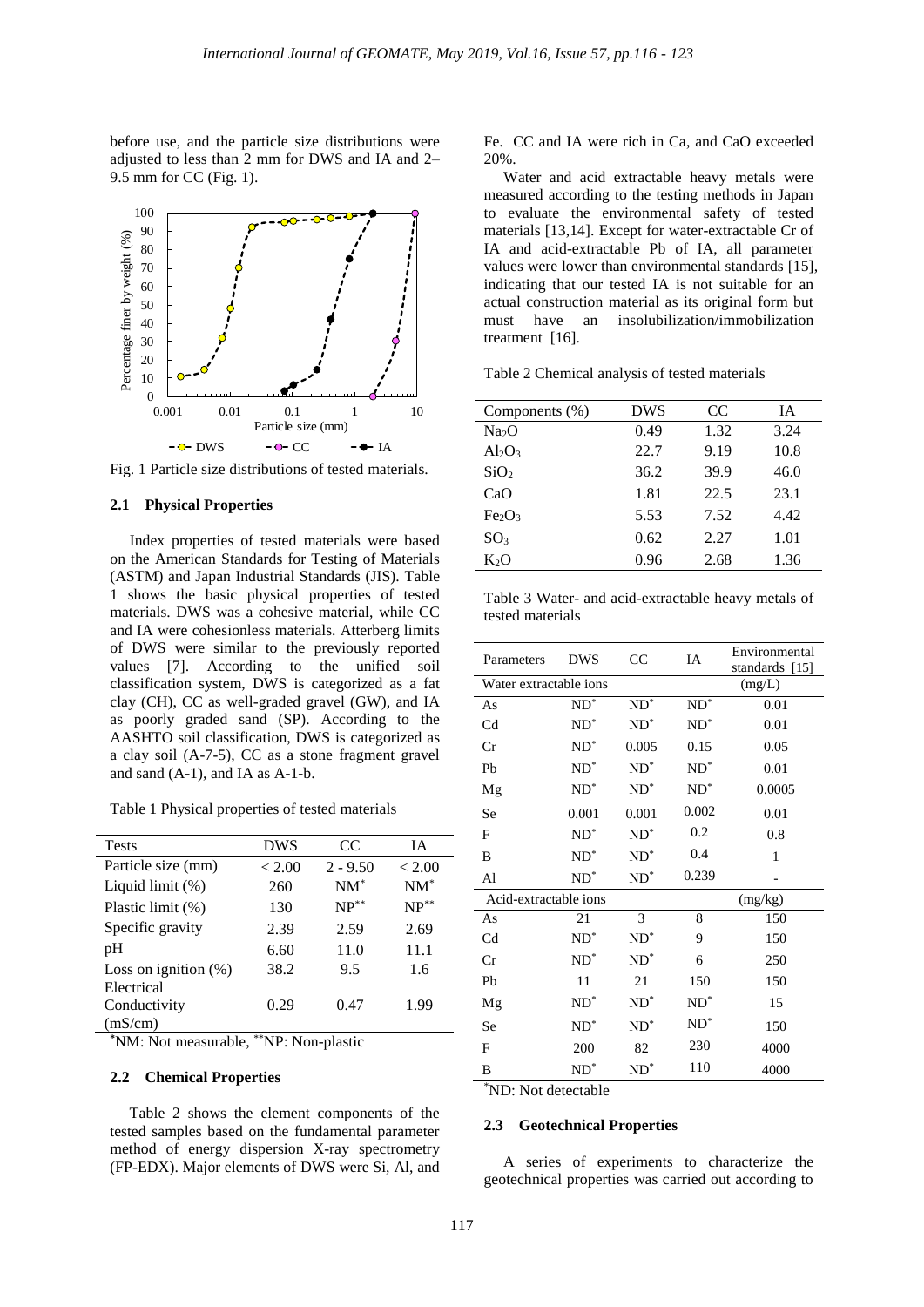the testing standards of ASTM. Standard Proctor compaction tests were conducted on an individual, 2 mixed and 3 mixed samples with various mixing proportions using a mold 10 cm in diameter and 12.75 cm in height [17]. The soaked California bearing ratio (CBR) tests were performed at two different energy levels. Low energy  $(600 \text{ kJ/m}^3)$  is denoted as CBR-A, and high energy  $(1800 \text{ kJ/m}^3)$  is denoted as CBR-D.

 Consolidated undrained triaxial compression tests were performed to determine the cohesion and angle of internal friction at confining pressures of 50, 100 and 150 kPa. The tested samples were first packed in a split mold of 10 cm diameter and 20 cm height at the standard compaction effort [18]. Consolidation tests were conducted on the modified oedometer apparatus of 10 cm diameter and 10 cm height with particles size greater than 2 mm. After full saturation of the samples at 3.75 kPa to avoid swelling, loading was applied in 8 steps from 7.05 kPa to 905 kPa and prolonged for one day to achieve primary consolidation. The time square root method was used to determine 90% and 100% consolidation [19]. For both undrained triaxial compression and consolidation tests, the tested samples were compacted at more than 90% degree of compaction.

## **3. RESULTS AND DISCUSSION**

#### **3.1 Compaction Properties**

Compaction plays a vital role in improving the packing of the particles of material by reducing the void spaces. Soil can reach its densest condition by optimal wetting and rearranging of the particles by mixing with water and compaction [20]. Compaction test results are shown in Fig. 2. DWS showed the maximum dry density (MDD) of 0.85  $g/cm<sup>3</sup>$  at the optimum water content (OWC) of 68.20%, which were a lower MDD and higher OWC than previously reported values [11]. The difference could be due to the origin of suspended solids that form DWS under the water treatment process. For IA, measured dry densities did not show any peak and varied from 1.55 to 1.61  $g/cm<sup>3</sup>$  with the initial water content of 6% to 14.7%. CC was slightly dependent on the initial moisture content and gave MDD with OWC of 8%. Compaction curves of the different mixtures of CC and IA were reduced over the absorption of the DWS and led to the improvement of the interlocking forces amongst the particles on the dry side of the compaction curve, which improved the strength of the mixed samples. This trend can be well observed in Figs. 2 (a)-(c).

Measured MDD  $(gcm^{-3})$  and OWC  $(\%)$  values were plotted against the mixing proportion,  $f$  (%), and are shown in Fig. 3. For DWS blended with CC and IA, both MDD and OWC showed a good linear

relationship with *f* except for non-blended materials (DWS=100% and CC/IA=100%).



Fig. 2 Compaction curves for (a) DWS blended with CC, (b) DWS blended with IA, and (c) DWS blended with both CC and IA.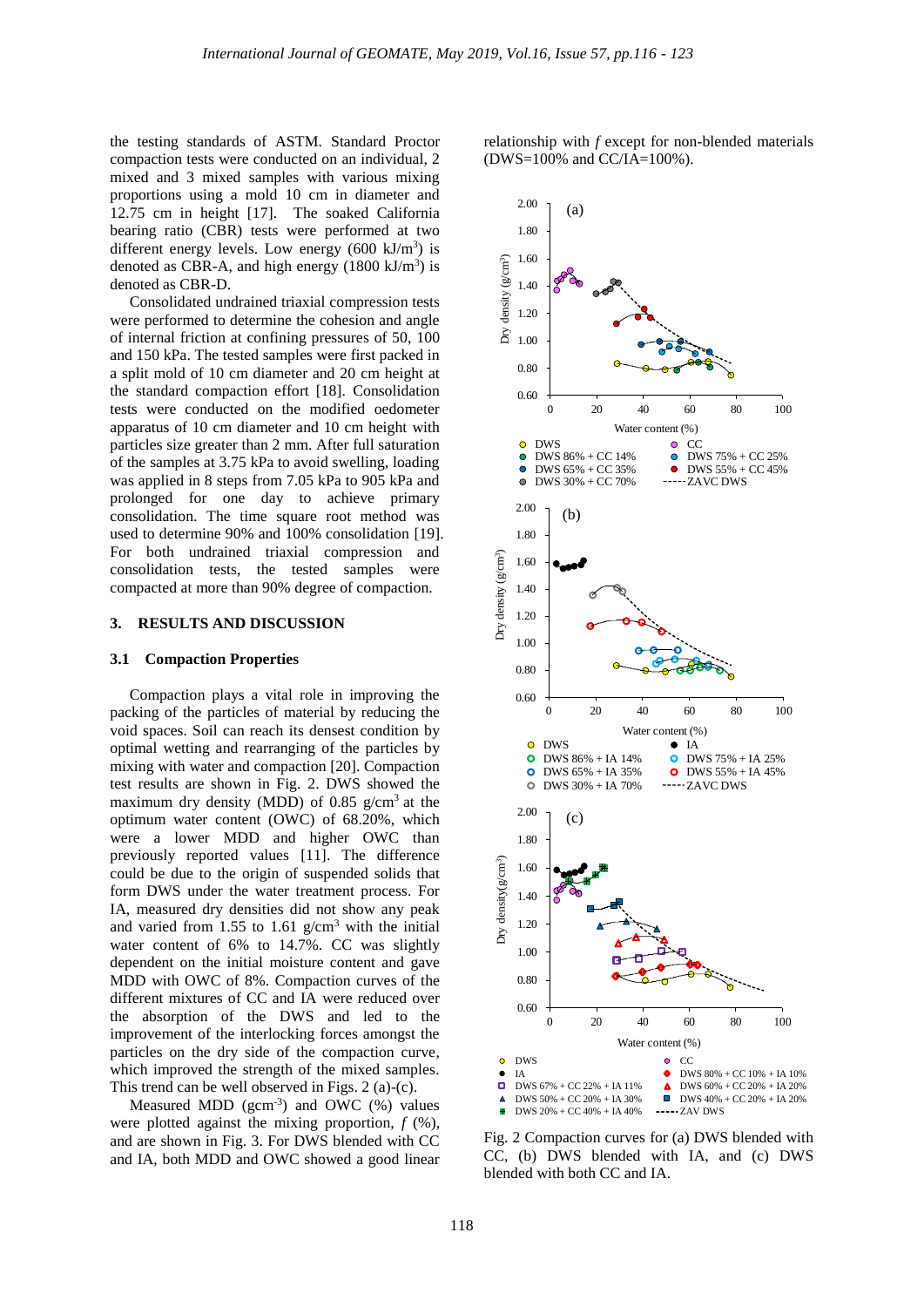

The linear regressions can be expressed as:

MDD (gcm<sup>-3</sup>) = 
$$
1.0 * 10^{-2} f + 0.63
$$
 (R<sup>2</sup>= 0.97) (1)

$$
OWC (\%) = -0.68 f + 73.3 \qquad (R^2 = 0.94) \quad (2)
$$

Fig. 3 Relationships between (a) the maximum dry density (MDD) and mixing proportion, *f* (%) and (b) optimum water content (OWC) and mixing proportion  $f$  (%) for CC and/or IA to DWS.

#### **3.2 California Bearing Ratio (CBR)**

A CBR value increases with the addition of course material due to the increase of frictional resistance and incompressibility of the additive material as well as leading to the enhanced bearing capacity of the mixed material [21]. Tested CBR results are shown in Table 4. The results from CBR-A revealed that the mixing of CC from 25% to 70% increased the CBR value from 1.21 to 2.39 times and became more effective than the mixing of IA. The results from CBR-D revealed that addition of CC with DWS from 25% to 70% enhanced CBR values from 1.44 to 2.97 times as compared to individual materials. This could be due to an increase of interlocking, well packing of fine and coarse proportions. On the other hand, IA blended with DWS did not show any improvement at higher compaction energy. The addition of both CC and IA to DWS increased CBR values, but the increase would be attributed to the inclusion of CC.

 Several studies showed empirical relationships between measured CBR and index properties of soil such as particle size, compaction parameters, plasticity, and mixing fraction. Among of them, three empirical relationships, CBR =  $-0.0029x^2$  +  $0.3985x + 5.014$  (x: fraction of sand to clay material) [22],  $CBR = 28.09 (D_{60})^{0.358}$  (D<sub>60</sub>: diameter of particles at 60% finer by weight) [23], and CBR = 21.28 – 16.29  $log(w_0) + 0.07 w_L(w_0 =$ optimum water contents,  $w_l$  = liquid limit) [24] were tested against measured CBR-D values, and a scatterplot comparison of predicted and measured CBR values is shown in Fig. 4. Empirical relationships did not capture our tested data well and underestimated the measured CBR, indicating that CBR values vary depending upon the types of aggregates and fines that are mixed in, and it is difficult to develop a generalized predictive equation based on index properties.

#### Table 4 Measured CBR-A and CBR-D

| <b>Tested Samples</b>              | CBR-A | CBR-D |
|------------------------------------|-------|-------|
|                                    | (%)   | (% )  |
| <b>DWS</b>                         | 11.8  | 32.2  |
| CC                                 | 22.1  | 30.4  |
| <b>IA</b>                          | 13.1  | 25.2  |
| DWS $75\%$ + CC 25%                | 14.3  | 46.0  |
| DWS $30\% + CC$ 70%                | 28.2  | 94.5  |
| DWS $75\% + IA$ 25%                | 15.8  | 31.3  |
| DWS $30\% + IA$ 70\%               | 25.0  | 32.2  |
| DWS $80\% + CC$ $10\% + IA$ $10\%$ | 16.6  | 37.9  |
| DWS $67\% + CC$ 11\% + IA 22\%     | 20.1  | 44.2  |
| DWS $50\% + CC$ $20\% + IA$ 30%    | 24.1  | 57.8  |
|                                    |       |       |

Figure 5 shows the relationships between measured CBR values and MDD from compaction tests. For both CBR-A and CBR-D, there were relatively good linear relationships, and the linear regression can be expressed as:

CBR-A = 22.4 MDD - 6.14  $(R^2 = 0.85)$  (3)

CBR-D = 95.9 MDD – 66.0 
$$
(R^2 = 0.85)
$$
 (4)

Combining Eq. (3) with Eq. (1), we can derive an empirical equation: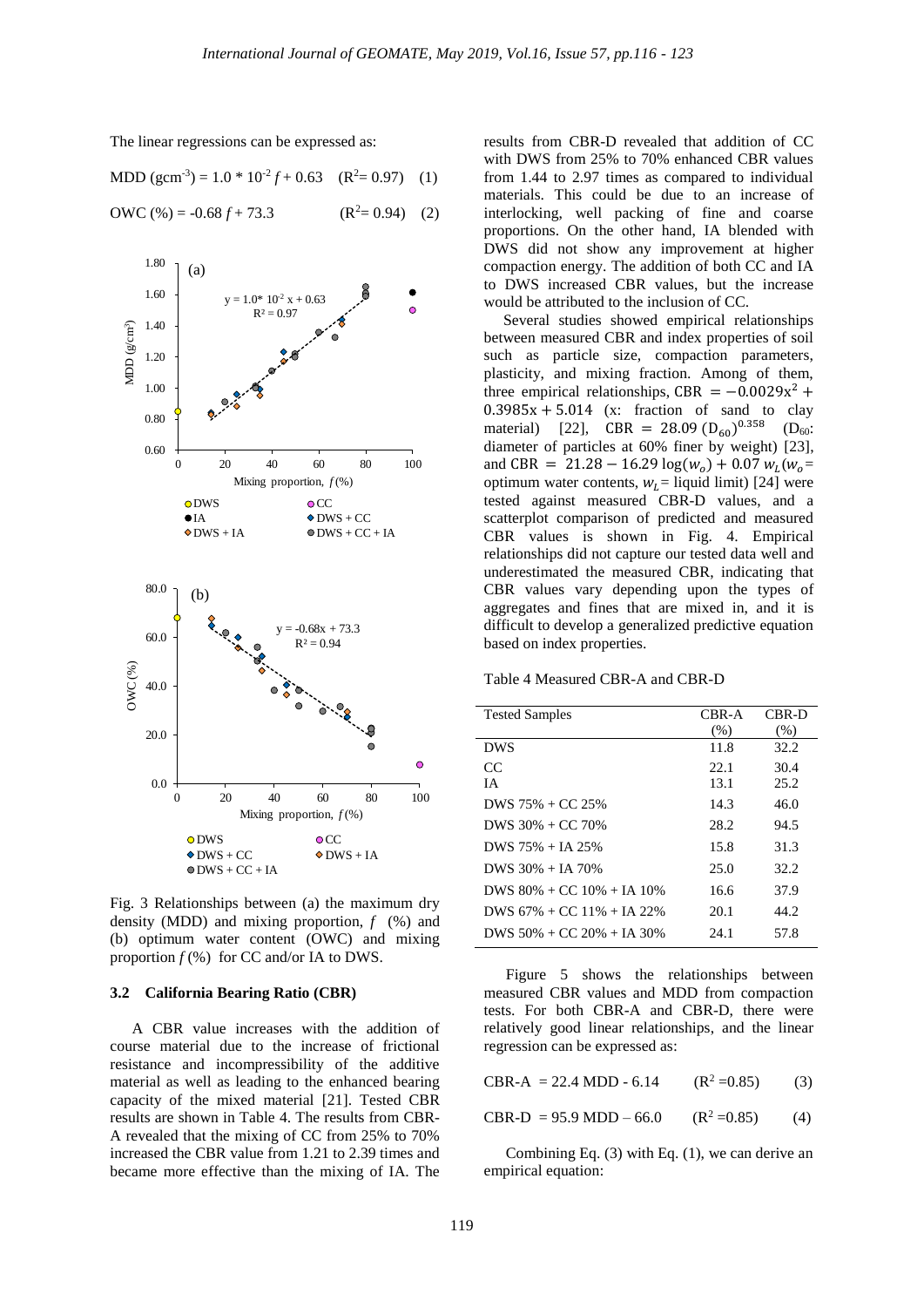

Fig. 4 Scatterplot comparison of measured and predicted CBR values by [22-24]. RMSE: Root mean square error



Fig. 5 Measured CBR values vs. maximum dry density (MDD) from compaction tests.

Note: The measured value in the broken circle for CBR-D was not used to determine the regression line

 A scatterplot comparison of measured and CBR-A values predicted by Eq. (5) is shown in Fig. 6. The newly-derived empirical equation well fitted the measured CBR values with lower RMSE. Because of Eq. (5) can be applied easily using a single parameter of mixing proportion (such as crushed concrete, coarse aggregates), it would be a useful tool to estimate CBR values for compacted samples, especially in Standard Proctor condition.



Fig. 6 Scatterplot comparison of measured and predicted CBR from the empirical equation, Eq. (5). RMSE: Root mean square error

# **3.3 Consolidated Undrained Triaxial Compression Test Properties**

 The measured stress-strain relationship determined by a consolidated undrained triaxial compression test is exemplified in Fig. 7 (DWS67%+CC11%+IA22%), and the corresponding Mohr circle is shown in Fig. 8. Measured values of effective cohesion (c') and frictional angle  $(\Phi)$  for all tested samples were summarized in Table 5.

Table 5 Effective cohesion and frictional angle for all tested samples

|                       | $\mathbf{c}^{\prime}$ | Ф'        |
|-----------------------|-----------------------|-----------|
| <b>Tested Samples</b> | (kPa)                 | (degrees) |
| <b>DWS</b>            | 10                    | 32.7      |
| DWS75%+CC25%          | 3                     | 36.0      |
| DWS75%+IA25%          | 6                     | 36.1      |
| DWS80%+CC10%+IA10%    | Q                     | 34.0      |
| DWS67%+CC11%+IA22%    | Q                     | 34.8      |

The tested results showed that DWS was a slightly cohesive material with  $c' = 10kPa$ . The c' values for CC and IA blended with DWS were lower than that of DWS and ranged from 3–9 kPa. The Ф' values for CC and IA blended with DWS became slightly higher than that of DWS and gave values ranging from  $34.0^{\circ}$  to  $36.1^{\circ}$ . The increase in friction angles with an increasing mixed fraction of coarser aggregates has been reported by a previous study [25].

Measured values of undrained shear strength  $(\tau)$ were plotted against the consolidation pressure  $(\sigma_3)$ and are shown in Fig. 9. For all tested samples, the  $\tau$ values increased linearly with increasing consolidation pressure. The mixing of CC and IA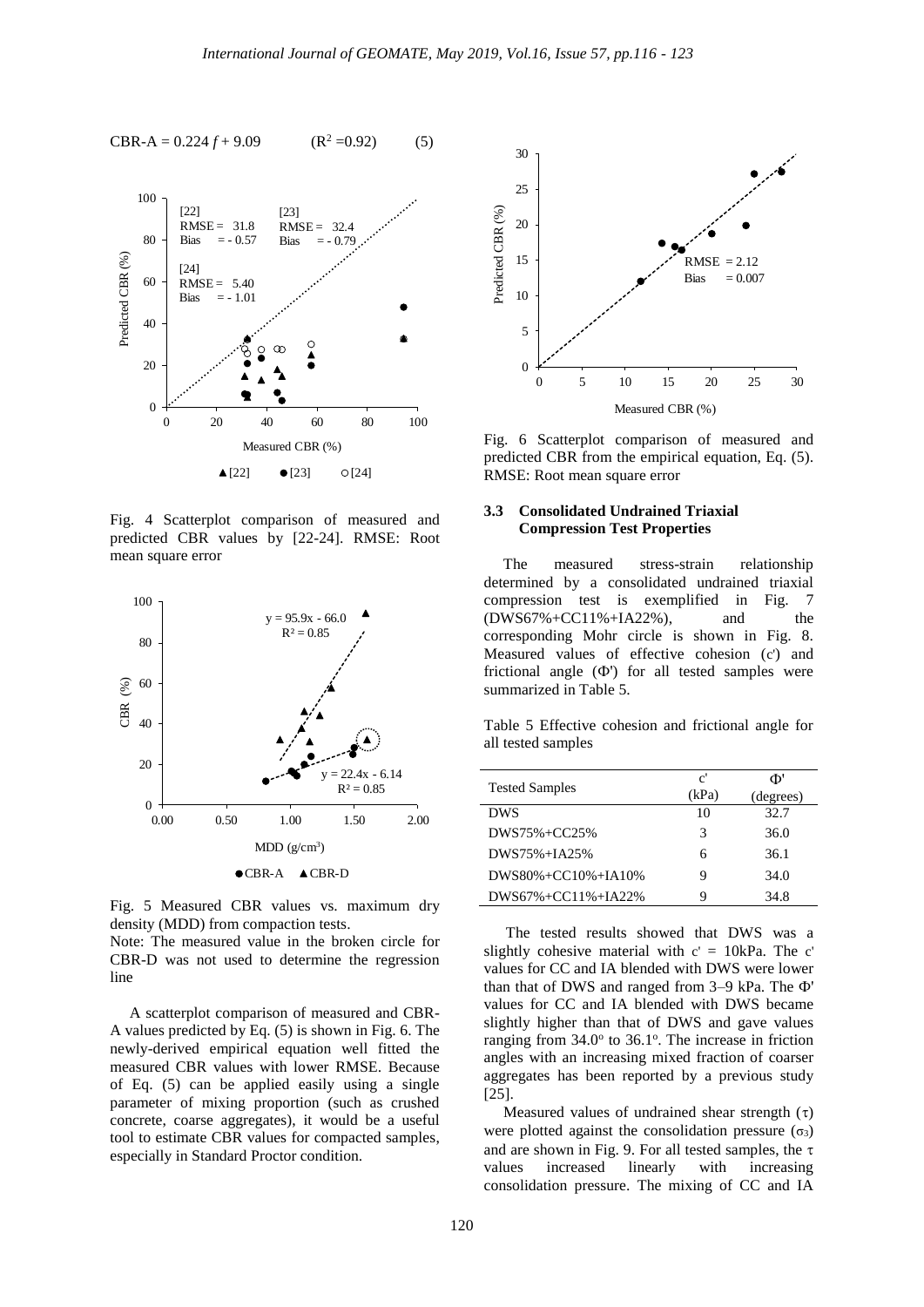did not contribute to the increase of  $\tau$  for DWS. Especially, the mixing of IA with DWS (DWS 75% + IA 25%) gave a slightly lower  $\tau$  as compared to other tested samples.



Fig. 7 Stress-strain relationship for the sample of DWS67%+CC11%+IA22%. (a) Deviatoric stress (σ1- σ3) and axial strain (εa), (b) excess pore pressure ( $Δu$ ) and axial strain (ε<sub>a</sub>).



Fig. 8 Mohr circles for a sample of DWS67%+CC11%+IA22% to determine c' and Ф' in a consolidated undrained condition.



Fig. 9 Undrained shear strength  $(\tau)$  of DWS blended with CC, IA, or with both CC and IA at 50, 100, and 150 kPa consolidated pressure  $(\sigma_3)$ .

## **3.4 Consolidation Properties**

The measured coefficient of consolidation  $(C_v)$ and compression index  $(C_c)$  was plotted against the mixing proportions are shown in Figs. 10 and 11. In Fig. 10, the measured  $C_v$  values at the consolidation pressure of 100 kPa were exemplified. No effect of consolidation pressure on the measured  $C_v$  was observed (data is not shown).



Fig. 10 Variation in  $C_v$  for DWS blended with CC and IA at 100 kPa consolidation pressure.

Tested results showed that the  $C_v$  of DWS blended with CC became about 10 times higher than that for DWS  $(f = 0\%)$ . As compared to CC, the mixing of IA did not contribute to the improvement of  $C_v$ , and the measured  $C_v$  values of DWS blended with IA became almost equal to those of DWS. It is interesting that the effect of the mixing proportion on C<sup>v</sup> was not observed for tested DWS blended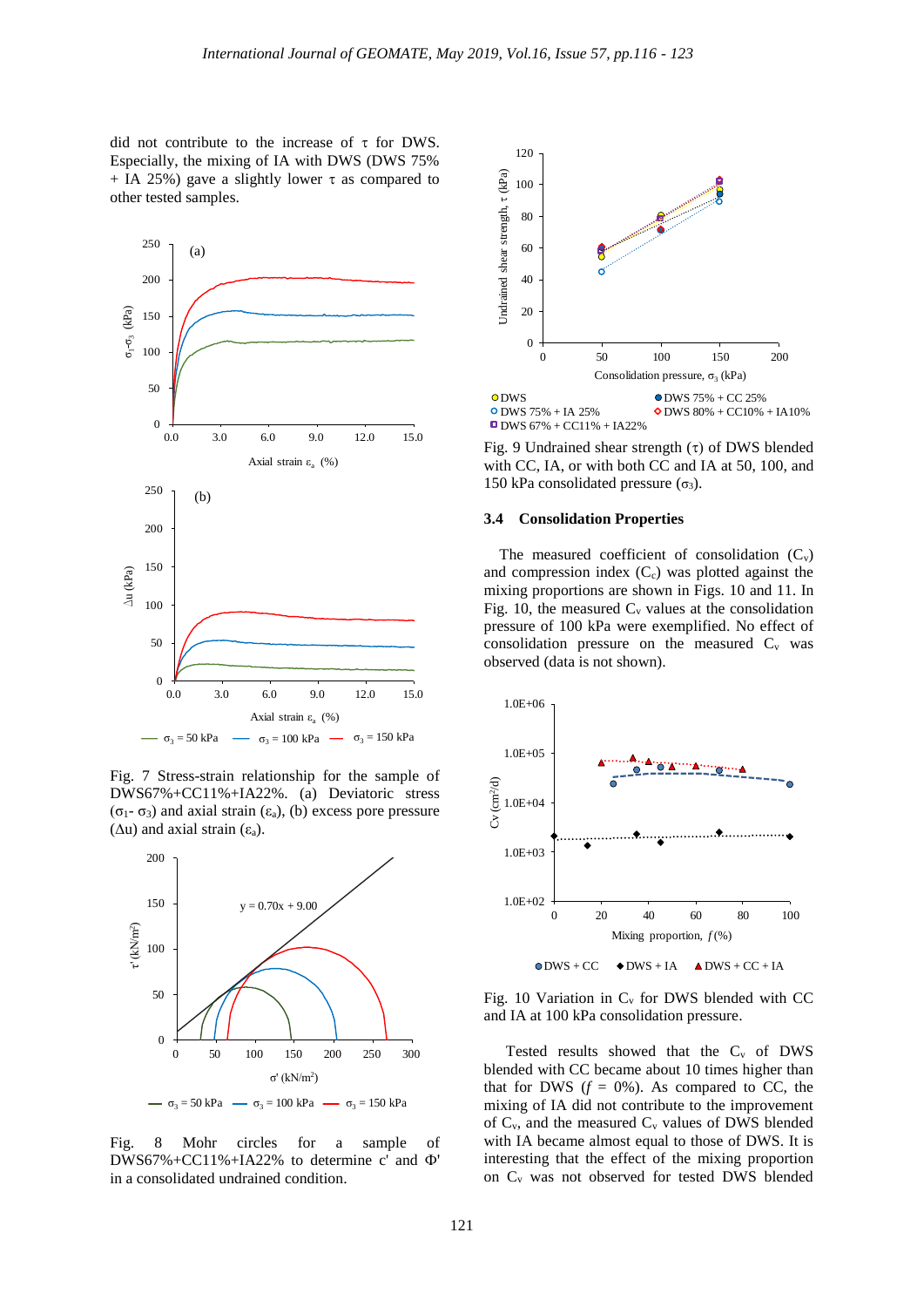with both CC and IA.

The  $C_c$  values of DWS blended with IA reduced from 0.25 to 0.17, which was a 1.47 times reduction, while those of CC blended with DWS were reduced from 0.25 to 0.04 which was about  $1/6$  of  $C_c$  as compared to DWS  $(f = 0\%)$ . A similar reduction in C<sup>c</sup> was observed for the three mixed samples (DWS+CC+IA).

It is evident from Fig. 11 that the measured  $C_c$  of tested samples with  $f$  > 50% (mixtures of CC or both of CC and IA with DWS) becomes almost stabilized. This implies that the proportion of CC would be the main factor for controlling the compressibility of DWS blended with CC/IA.



Fig. 11 Variation in  $C_c$  for DWS blended with CC and IA.

# **4. CONCLUSIONS**

Based on the test results, the mix of CC/IA with DWS improved the compaction property of DWS, and measured CBR values increased in proportion to the mixed proportion of CC/IA. Especially in case of the mixing proportion of  $CC/IA > 50\%$ , the compressibility of DWS was reduced significantly. The inclusion of CC enhanced the consolidation. Therefore, the mix of CC can be effective to improve geotechnical properties of DWS for application to a road subgrade. In addition, an equation for predicting CBR was proposed, correlating with the mixing proportion (*f*) of CC/IA. The newly proposed equation well captured the measured CBR and would be effective to quickly assess CBR blended with CC/IA.

Further studies are needed to analyze the longterm sustainability of DWS blended with CC/IA, such as mechanical behaviors and segregation of fine and coarse aggregates under cyclic loading, leaching of fines (clogging effect of suspended solids) and chemicals underwater infiltration, considering the practical applications to a road

subgrade.

#### **5. ACKNOWLEDGMENT**

This work is partially supported by the SATREPS project of Japan Science and Technology Agency (JST) and Japan International Cooperation Agency (JICA).

# **6. REFERENCES**

- [1] Shariatmadari N., Machado S.L., Noorzad A., and Karimpour-Fard M., Municipal Solid Waste Effective Stress Analysis. Waste Management, Vol. 29, Issue 12, 2009, pp. 2918-2930
- [2] Arulrajah A., Piratheepan J., Disfani M.M., and Bo M.W., Geotechnical and Geoenvironmental Properties of Recycled Construction and Demolition Materials in Pavement Subbase Applications. Journal of Materials in Civil Engineering, Vol. 25, No. 8, 2013, pp. 1077- 1088.
- [3] Zassa M.D., Zerlottin M., Refosco D., Santomaso A.C., and Canu P., Improved Compaction of Dried Tannery Wastewater Sludge. Waste Management, Vol. 46, 2015, pp. 472-479.
- [4] Disfani M.M., Arulrajah A., Bo M.W., and Hankour R., Recycled Crushed Glass in Road Work Applications. Waste Management, Vol. 31, 2011, Issue 11, pp. 2341-2351.
- [5] Arulrajah A., Piratheepan J., Aatheesan T., and Bo M. W., Geotechnical Properties of Recycled Crushed Brick in Pavement Applications. Journal of Materials in Civil Engineering, Vol.23, No.10, 2011, pp. 1444-1452.
- [6] Lucena C.F.L.L., Juca J.F.T., Soares J.B., and Filho P.G.T.M., Use of Wastewater Sludge for Base and Subbase of Road Pavements. Transportation Research Part D, Vol. 33, 2014, pp. 210-219.
- [7] Lim S., Jeon W., Lee J., Lee K., and Kim N., Engineering Properties of Water/Wastewater-Treatment Sludge Modified by Hydrated Lime, Fly Ash and Loess. Water Research, Vol. 36, 2002, pp. 4177-4184.
- [8] Cabalar A.F., Abdulnafaa M.D., and Karabash Z., Influence of Various Construction and Demolition Materials on the Behaviour of Clay. Environmental Earth Sciences, Vol. 75, Issue 9, 2015, pp. 841-849.
- [9] State of Discharge and Treatment of Environment, Editor 2013, Industrial Waste Information Center, Japan (In Japanese).
- [10]Ahmad T., Ahmad K., and Alam M., Characterization of Water Treatment Plant's Sludge and its Safe Disposal Options. Conference Proceedings, in Int. Conf. on Solid Waste Management, 51conSWM, Vol. 35, 2016,